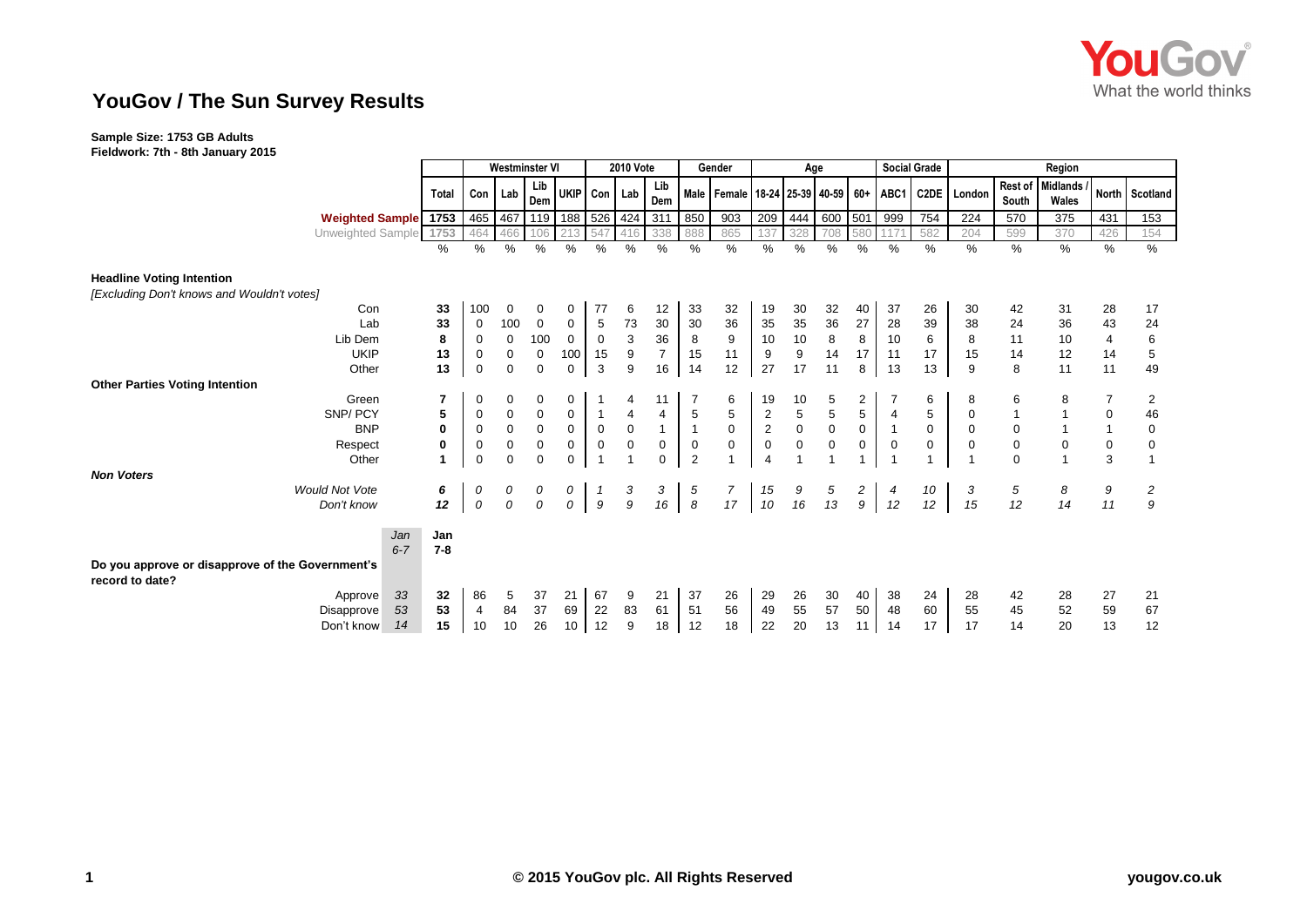

## **Sample Size: 1753 GB Adults Fieldwork: 7th - 8th January 2015**

|                                                                                                                                                                                                                 |                  |         | Westminster VI |                |                | <b>2010 Vote</b> |                |                | Gender         |      |                                       | Age            |                |      |                      | <b>Social Grade</b> | Region |        |                  |                   |              |                         |
|-----------------------------------------------------------------------------------------------------------------------------------------------------------------------------------------------------------------|------------------|---------|----------------|----------------|----------------|------------------|----------------|----------------|----------------|------|---------------------------------------|----------------|----------------|------|----------------------|---------------------|--------|--------|------------------|-------------------|--------------|-------------------------|
|                                                                                                                                                                                                                 |                  | Total   | Con Lab        |                | Lib<br>Dem     | <b>UKIP</b>      | Con            | Lab            | Lib<br>Dem     |      | Male   Female   18-24   25-39   40-59 |                |                |      | $60+$                | ABC1                | C2DE   | London | Rest of<br>South | Midlands<br>Wales | <b>North</b> | Scotland                |
| <b>Weighted Sample</b>                                                                                                                                                                                          |                  | 1753    | 465            | 467            | 119            | 188              | 526            | 424            | 311            | 850  | 903                                   | 209            | 444            | 600  | 501                  | 999                 | 754    | 224    | 570              | 375               | 431          | 153                     |
| Unweighted Sample                                                                                                                                                                                               |                  | 1753    | 46             | 466            | 106            |                  |                | 416            | 338            | 888  | 865                                   | 137            | 328            | 708  | 580                  | 117                 | 582    | 204    | 599              | 370               | 426          | 154                     |
|                                                                                                                                                                                                                 |                  | $\%$    | $\%$           | %              | $\%$           | $\%$             | %              | %              | $\%$           | $\%$ | $\%$                                  | $\%$           | $\%$           | $\%$ | $\%$                 | %                   | %      | %      | $\%$             | $\frac{9}{6}$     | $\%$         | $\%$                    |
|                                                                                                                                                                                                                 | Dec              | Jan     |                |                |                |                  |                |                |                |      |                                       |                |                |      |                      |                     |        |        |                  |                   |              |                         |
|                                                                                                                                                                                                                 | $10 - 11$        | $7 - 8$ |                |                |                |                  |                |                |                |      |                                       |                |                |      |                      |                     |        |        |                  |                   |              |                         |
| Here are some statements that different people<br>make about different political parties. In each case,<br>which party do you think it applies to most - the<br>Conservatives, Labour or the Liberal Democrats? |                  |         |                |                |                |                  |                |                |                |      |                                       |                |                |      |                      |                     |        |        |                  |                   |              |                         |
| It seems rather old and tired                                                                                                                                                                                   |                  |         |                |                |                |                  |                |                |                |      |                                       |                |                |      |                      |                     |        |        |                  |                   |              |                         |
| Applies most to the Conservatives                                                                                                                                                                               | 32               | 31      | 3              | 56             | 31             | 24               | 9              | 52             | 39             | 31   | 31                                    | 29             | 36             | 32   | 25                   | 29                  | 33     | 37     | 24               | 29                | 35           | 39                      |
| Applies most to Labour                                                                                                                                                                                          | 28               | 27      | 53             | 5              | 35             | 33               | 47             | 9              | 26             | 32   | 22                                    | 23             | 21             | 27   | 33                   | 30                  | 22     | 23     | 31               | 26                | 23           | 26                      |
| Applies most to the Liberal Democrats                                                                                                                                                                           | 15               | 18      | 22             | 20             | $\mathbf 2$    | 24               | 24             | 19             | 9              | 17   | 18                                    | 14             | 9              | 19   | 25                   | 18                  | 18     | 16     | 18               | 20                | 16           | 19                      |
| Applies to none of them                                                                                                                                                                                         | 9                | 10      | 11             | $\overline{7}$ | 20             | $\overline{7}$   | 10             | 9              | 10             | 9    | 10                                    | 11             | 11             | 10   | $\overline{7}$       | 9                   | 10     | 10     | 11               | $\overline{7}$    | 11           | 6                       |
| Don't know                                                                                                                                                                                                      | 16               | 15      | 10             | 11             | 11             | 12               | 11             | 11             | 15             | 11   | 20                                    | 23             | 24             | 11   | 10                   | 13                  | 18     | 15     | 16               | 18                | 15           | 10                      |
| Even if I don't always agree with it, at least its heart                                                                                                                                                        |                  |         |                |                |                |                  |                |                |                |      |                                       |                |                |      |                      |                     |        |        |                  |                   |              |                         |
| is in the right place                                                                                                                                                                                           |                  |         |                |                |                |                  |                |                |                |      |                                       |                |                |      |                      |                     |        |        |                  |                   |              |                         |
| Applies most to the Conservatives                                                                                                                                                                               | 20               | 20      | 58             | 2              | 7              | 23               | 50             | 4              | $\overline{7}$ | 22   | 19                                    | 10             | 12             | 20   | 33                   | 21                  | 19     | 16     | 26               | 20                | 18           | 15                      |
| Applies most to Labour                                                                                                                                                                                          | 29               | 30      | 4              | 73             | 14             | 15               | 6              | 62             | 33             | 29   | 30                                    | 30             | 28             | 32   | 28                   | 28                  | 32     | 36     | 24               | 31                | 35           | 24                      |
| Applies most to the Liberal Democrats                                                                                                                                                                           | 14               | 16      | 14             | 8              | 63             | 8                | 12             | 11             | 33             | 19   | 12                                    | 14             | 20             | 16   | 11                   | 20                  | 10     | 13     | 19               | 15                | 13           | 16                      |
| Applies to none of them                                                                                                                                                                                         | 23               | 21      | 15             | 11             | 10             | 40               | 20             | 17             | 18             | 20   | 23                                    | 19             | 20             | 24   | 21                   | 21                  | 22     | 19     | 22               | 21                | 19           | 33                      |
| Don't know                                                                                                                                                                                                      | 14               | 13      | 9              | 6              | 6              | 13               | 11             | $\overline{7}$ | 9              | 10   | 16                                    | 27             | 20             | 8    | $\overline{7}$       | 10                  | 17     | 16     | 11               | 14                | 15           | 11                      |
| It seems to have succeeded in moving on and left                                                                                                                                                                |                  |         |                |                |                |                  |                |                |                |      |                                       |                |                |      |                      |                     |        |        |                  |                   |              |                         |
| its past behind it                                                                                                                                                                                              |                  |         |                |                |                |                  |                |                |                |      |                                       |                |                |      |                      |                     |        |        |                  |                   |              |                         |
| Applies most to the Conservatives                                                                                                                                                                               | 18               | 15      | 43             | 3              | 9              | 12               | 34             | 4              | 9              | 17   | 14                                    | 8              | 12             | 16   | 21                   | 18                  | 13     | 13     | 21               | 16                | 12           | 8                       |
| Applies most to Labour                                                                                                                                                                                          | 16               | 17      | 4              | 41             | $\overline{7}$ | $\overline{7}$   | $\overline{4}$ | 33             | 14             | 19   | 15                                    | 22             | 14             | 19   | 13                   | 16                  | 18     | 21     | 13               | 18                | 20           | 13                      |
| Applies most to the Liberal Democrats                                                                                                                                                                           | $\boldsymbol{4}$ | 4       | 3              | 4              | 17             | $\mathbf{1}$     | 3              | 3              | 8              | 4    | 4                                     | $\overline{7}$ | 4              | 4    | 3                    | 5                   | 4      | 4      | 4                | 4                 | 5            | $\overline{\mathbf{c}}$ |
| Applies to none of them                                                                                                                                                                                         | 46               | 47      | 37             | 39             | 58             | 62               | 46             | 47             | 55             | 49   | 45                                    | 35             | 48             | 50   | 48                   | 49                  | 45     | 44     | 47               | 44                | 46           | 64                      |
| Don't know                                                                                                                                                                                                      | 17               | 16      | 13             | 13             | 9              | 18               | 13             | 13             | 14             | 10   | 22                                    | 27             | 21             | 10   | 15                   | 13                  | 20     | 17     | 15               | 18                | 18           | 13                      |
| It seems to appeal to one section of society rather                                                                                                                                                             |                  |         |                |                |                |                  |                |                |                |      |                                       |                |                |      |                      |                     |        |        |                  |                   |              |                         |
| than to the whole country                                                                                                                                                                                       |                  |         |                |                |                |                  |                |                |                |      |                                       |                |                |      |                      |                     |        |        |                  |                   |              |                         |
| Applies most to the Conservatives                                                                                                                                                                               | 52               | 51      | 19             | 78             | 56             | 51               | 26             | 76             | 64             | 48   | 54                                    | 48             | 47             | 55   | 49                   | 50                  | 52     | 54     | 44               | 53                | 53           | 60                      |
| Applies most to Labour                                                                                                                                                                                          | 20               | 22      | 49             | $\overline{7}$ | 25<br>5        | 25               | 44             | 8<br>4         | 13             | 27   | 18                                    | 16             | 21             | 23   | 26<br>$\overline{7}$ | 26                  | 18     | 17     | 27               | 20                | 22           | 21                      |
| Applies most to the Liberal Democrats                                                                                                                                                                           | $\overline{7}$   | 6       | 10             | 4              |                | $\sqrt{5}$       | 8              |                | 5              | 6    | 5                                     | 6              | 5              | 4    |                      | 6                   | 5      | 5      | $\overline{7}$   | 6                 | 5            | $\mathbf 1$             |
| Applies to none of them                                                                                                                                                                                         | $\overline{7}$   | 8       | 9              | 5              | 6              | 10               | 10             | $\overline{7}$ | $\,6\,$        | 10   | $\overline{7}$                        | 9              | $\overline{7}$ | 9    | 8                    | $\overline{7}$      | 9      | 12     | 10               | $\overline{7}$    | 5            | 8                       |
| Don't know                                                                                                                                                                                                      | 14               | 13      | 12             | 6              | 8              | 8                | 12             | 6              | 11             | 9    | 17                                    | 21             | 19             | 9    | 10                   | 11                  | 15     | 13     | 13               | 14                | 14           | 10                      |